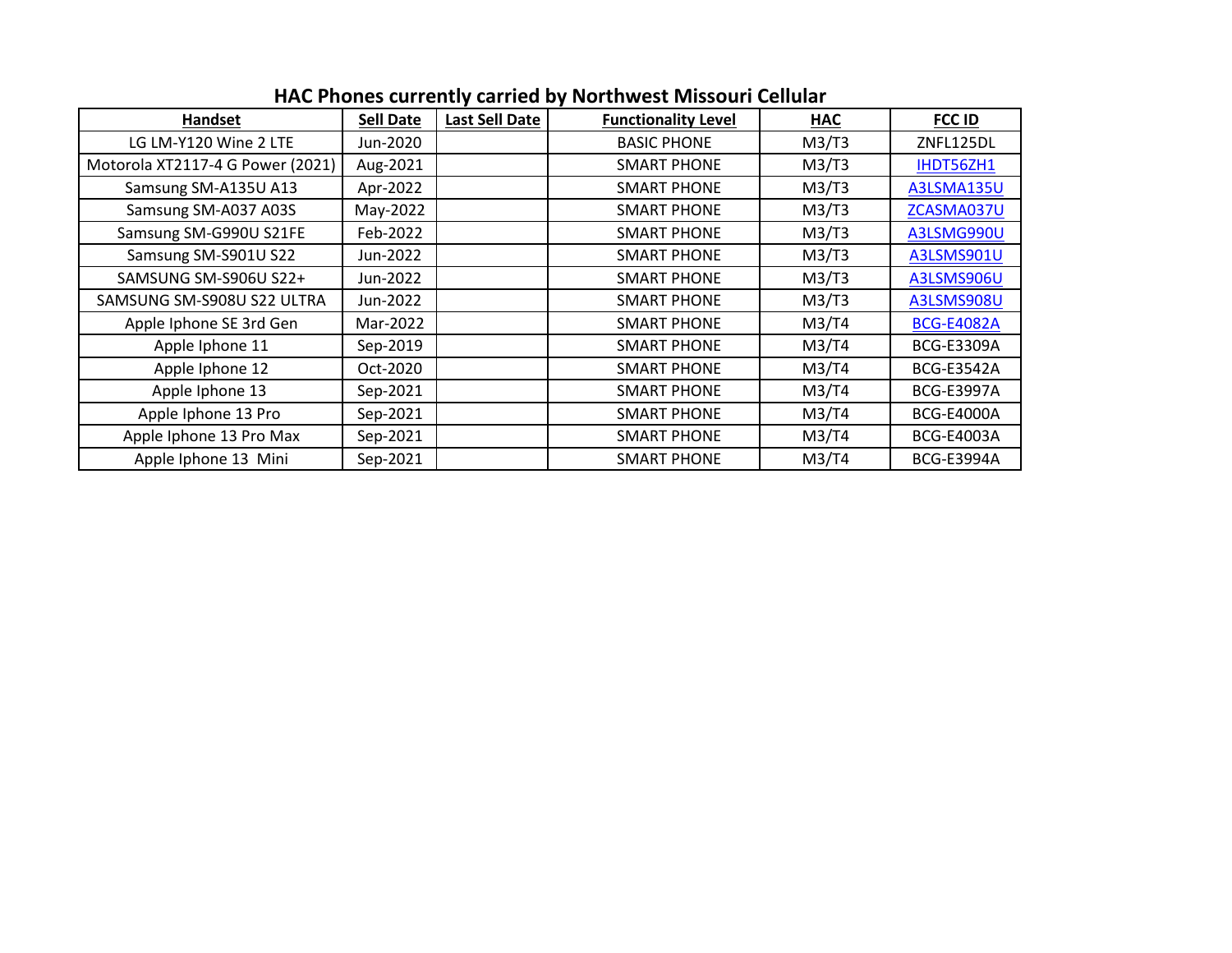| <b>Handset</b>            | <b>Sell Date</b> | Last Sell Date | <b>Functionality Level</b> | <b>HAC</b> | <b>FCC ID</b>    |
|---------------------------|------------------|----------------|----------------------------|------------|------------------|
| Cat S48c                  | Apr-2019         | 12/1/2021      | <b>SMART PHONE</b>         | M3/T3      | <b>ZL5S48C</b>   |
| Kyocera DuraXA E4510      | Apr-2015         | Jun-2019       | <b>BASIC PHONE</b>         | M4/T4      | V65E4520         |
| LG LM-K300 K31            | Jan-2021         | May-2021       | <b>SMART PHONE</b>         | M3/T3      | ZNFL355DL        |
| LG LMX410 K30             | Jun-2018         | Aug-2019       | <b>SMART PHONE</b>         | M3/T3      | <b>ZNFX410UM</b> |
| LG LM-K500 K51            | Jan-2021         | Oct-2021       | <b>SMART PHONE</b>         | M3/T3      | ZNFL555DL        |
| LG LMQ710 Stylo 4         | Sep-2018         | Nov-2019       | <b>SMART PHONE</b>         | M4/T3      | ZNFQ710US        |
| LG US998 V30              | Nov-2017         | Nov-2018       | <b>SMART PHONE</b>         | M3/T3      | ZNFV30A          |
| LG AN 170 Fluid II        | Oct-2014         | Sep-2018       | <b>BASIC PHONE</b>         | M4/T4      | ZNFVN170         |
| LG RS501 K20              | Aug-2017         | Jun-2018       | <b>SMART PHONE</b>         | M3/T3      | ZNFVS501         |
| LG US996 V20              | Nov-2016         | May-2018       | <b>SMART PHONE</b>         | M3/T4      | ZNFVS995         |
| LG RS988 G6               | Apr-2017         | Aug-2020       | <b>SMART PHONE</b>         | M4/T3      | <b>ZNFVS988</b>  |
| LG LM-G710 G7 ThinQ       | Jul-2018         | Oct-2020       | <b>SMART PHONE</b>         | M4/T3      | ZNFG710VM        |
| LG LMQ720 Stylo 5         | Sep-2019         | Dec-2020       | <b>SMART PHONE</b>         | M4/T3      | ZNFQ720QM        |
| LG LM-Q730 Stylo 6        | Jan-2021         | Jun-2021       | <b>SMART PHONE</b>         | M4/T3      | ZNFQ730VM        |
| LG LM-Q850 G7 FIT         | Jun-2019         | Dec-2020       | <b>SMART PHONE</b>         | M4/T3      | ZNFQ850QM        |
| LG LM-G820 G8 ThinQ       | Jun-2019         | Mar-2021       | <b>SMART PHONE</b>         | M4/T3      | ZNFG820UM        |
| LG LM-G850 G8X ThinQ      | Mar-2020         | Jan-2021       | <b>SMART PHONE</b>         | M4/T3      | ZNFG850UM        |
| Motorola XT2005-5 Moto E6 | Aug-2019         | Sep-2021       | <b>SMART PHONE</b>         | M3/T3      | IHDT56YA1        |
| Motorola XT2041-4 G Power | Aug-2020         | Aug-2021       | <b>SMART PHONE</b>         | M3/T3      | IHDT56YL1        |
| Motorola XT 1710 Z2 Play  | Sep-2017         | Jun-2018       | <b>SMART PHONE</b>         | M3/T4      | IHDT56WA1        |

## **HAC phones no longer sold by Northwest Missouri Cellular but carried in the past 24 months**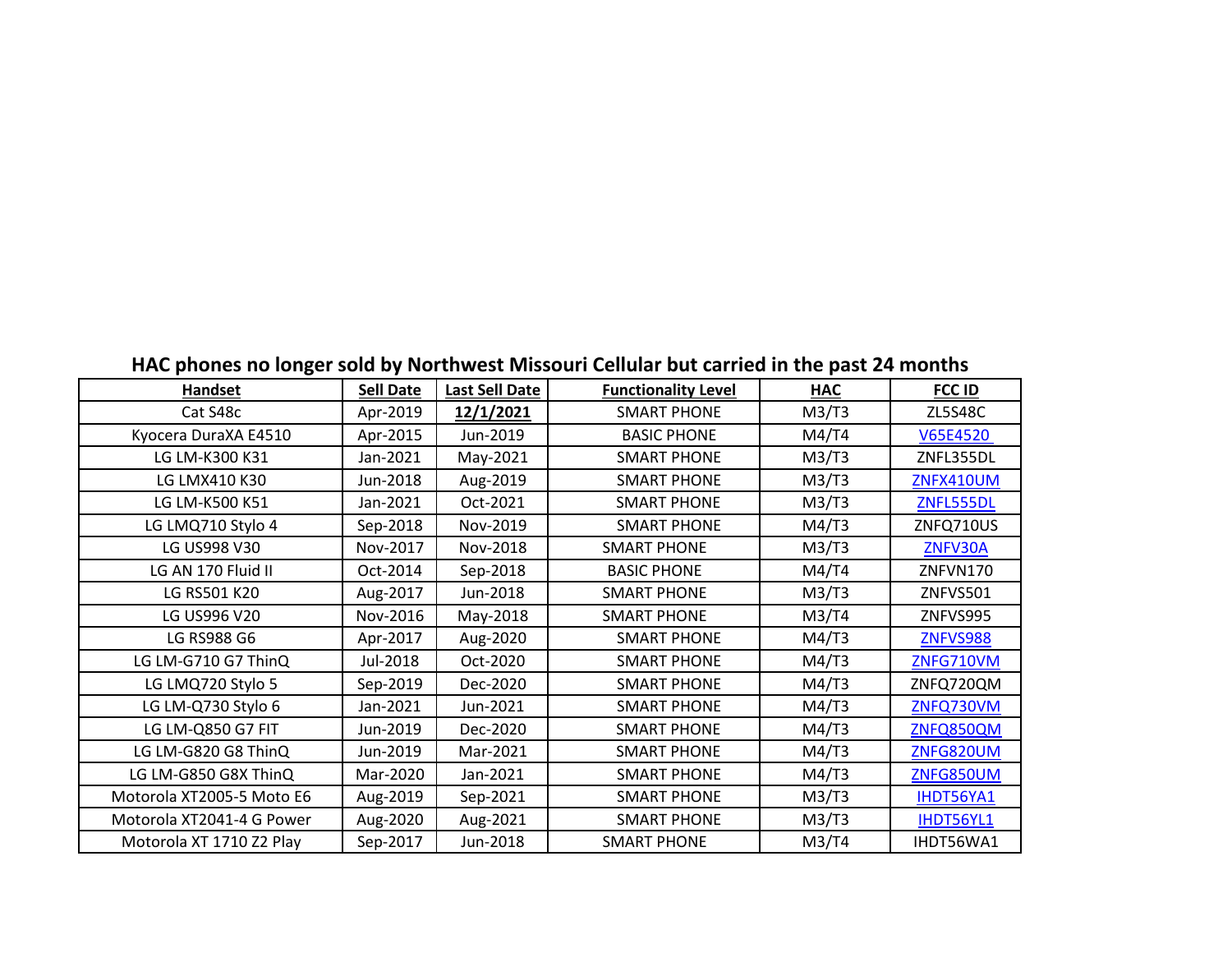| Motorola XT1789 Z <sup>2</sup> Force | Nov-2017 | May-2020 | <b>SMART PHONE</b> | M3/T4 | IHDT56WB1   |
|--------------------------------------|----------|----------|--------------------|-------|-------------|
| Motorola XT1922 G6 Play              | Jul-2018 | Dec-2019 | <b>SMART PHONE</b> | M3/T3 | IHDT56XB1   |
| Motorola XT1955 G7 Power             | Jun-2019 | Jul-2020 | <b>SMART PHONE</b> | M4/T3 | IHDT56XQ1   |
| Samsung A426 A42                     | Oct-2021 | Apr-2022 | <b>SMART PHONE</b> | M3/T3 | A3LSMA426U  |
| Samsung G986U Galaxy S20+            | Mar-2020 | Aug-2021 | <b>SMART PHONE</b> | M4/T3 | A3LSMG986U  |
| Samsung A115U1 A11                   | Sep-2020 | Apr-2021 | <b>SMART PHONE</b> | M4/T3 | ZCASMA115U  |
| Samsung A125U A12                    | May-2021 | Mar-2022 | <b>SMART PHONE</b> | M3/T3 | A3LSMA125U  |
| Samsung A215U1 A21                   | Sep-2020 | Oct-2021 | <b>SMART PHONE</b> | M4/T3 | ZCASMA215U  |
| Samsung N960U Note 9                 | Aug-2018 | Aug-2020 | <b>SMART PHONE</b> | M4/T3 | A3LSMN960U  |
| Samsung N981U Galaxy Note 20         | Sep-2020 | Sep-2021 | <b>SMART PHONE</b> | M3/T3 | A3LSMN981U  |
| Samsung A505 A50                     | Dec-2019 | Sep-2020 | <b>SMART PHONE</b> | M3/T3 | A3LSMA505U  |
| Samsung G960U Galaxy S9              | Mar-2018 | Jun-2020 | <b>SMART PHONE</b> | M4/T3 | A3LSMG960U  |
| Samsung G965U Galaxy S9+             | Mar-2018 | Jul-2020 | <b>SMART PHONE</b> | M4/T3 | A3LSMG965U  |
| Samsung G935U Galaxy S7 Edge         | Sep-2016 | Jul-2018 | <b>SMART PHONE</b> | M4/T3 | A3LSMG935US |
| Samsung A515 A51                     | Aug-2020 | Aug-2021 | <b>SMART PHONE</b> | M3/T3 | A3LSMA515U  |
| Samsung G973 Galaxy S10              | Mar-2019 | Apr-2021 | <b>SMART PHONE</b> | M4/T3 | A3LSMG973U  |
| Samsung G975 Galaxy S10+             | Mar-2019 | Jun-2021 | <b>SMART PHONE</b> | M4/T3 | A3LSMG975U  |
| Samsung A205 20                      | Oct-2019 | Aug-2020 | <b>SMART PHONE</b> | M3/T3 | A3LSMA205U  |
| Samsung A102 10e                     | Sep-2019 | Aug-2020 | <b>SMART PHONE</b> | M3/T3 | A3LSMA102U  |
| Samsung SM27R6 J3                    | Aug-2017 | Jun-2018 | <b>SMART PHONE</b> | M3/T3 | A3LSMJ327V  |
| Samsung N975U Note 10 +              | Sep-2019 | Jun-2021 | <b>SMART PHONE</b> | M4/T3 | A3LSMN975U  |
| Samsung G930 Galaxy S7               | Apr-2016 | Jun-2018 | <b>SMART PHONE</b> | M4/T3 | A3LSMG930US |
| Samsung G360 Galaxy Core Prime       | Nov-2015 | Mar-2018 | <b>SMART PHONE</b> | M3/T4 | A3LSMG360V  |
| Samsung G950U Galaxy S8              | Apr-2017 | Mar-2020 | <b>SMART PHONE</b> | M4/T3 | A3LSMG950U  |
| Samsung G981U Galaxy S20             | Mar-2020 | Jun-2021 | <b>SMART PHONE</b> | M3/T3 | A3LSMG981U  |
| Samsung N950U Note 8                 | Oct-2017 | Oct-2019 | <b>SMART PHONE</b> | M4/T3 | A3LSMN950U  |
| Samsung G955U Galaxy S8+             | Apr-2017 | Jan-2019 | <b>SMART PHONE</b> | M3/T3 | A3LSMG955U  |
| Samsung G970 Galaxy S10e             | Mar-2019 | Mar-2021 | <b>SMART PHONE</b> | M4/T3 | A3LSMG970U  |
| Samsung N986U Note 20 Ultra          | Sep-2020 | Aug-2021 | <b>SMART PHONE</b> | M3/T3 | A3LSMN986U  |
| Samsung G781 Galaxy S20FE            | Oct-2020 | Feb-2022 | <b>SMART PHONE</b> | M4/T3 | A3LSMG781U  |
| Samsung G988U S20 Ultra              | May-2020 | Sep-2021 | <b>SMART PHONE</b> | M4/T3 | A3LSMG988U  |
| Samsung SM-G998 S21 Ultra            | Feb-2021 | Aug-2021 | <b>SMART PHONE</b> | M3/T3 | A3LSMG998U  |
| Samsung N970U Note 10                | Sep-2019 | Oct-2021 | <b>SMART PHONE</b> | M4/T3 | A3LSMN970U  |
| Samsung SM-G991 S21                  | Feb-2021 |          | <b>SMART PHONE</b> | M3/T3 | A3LSMG991U  |